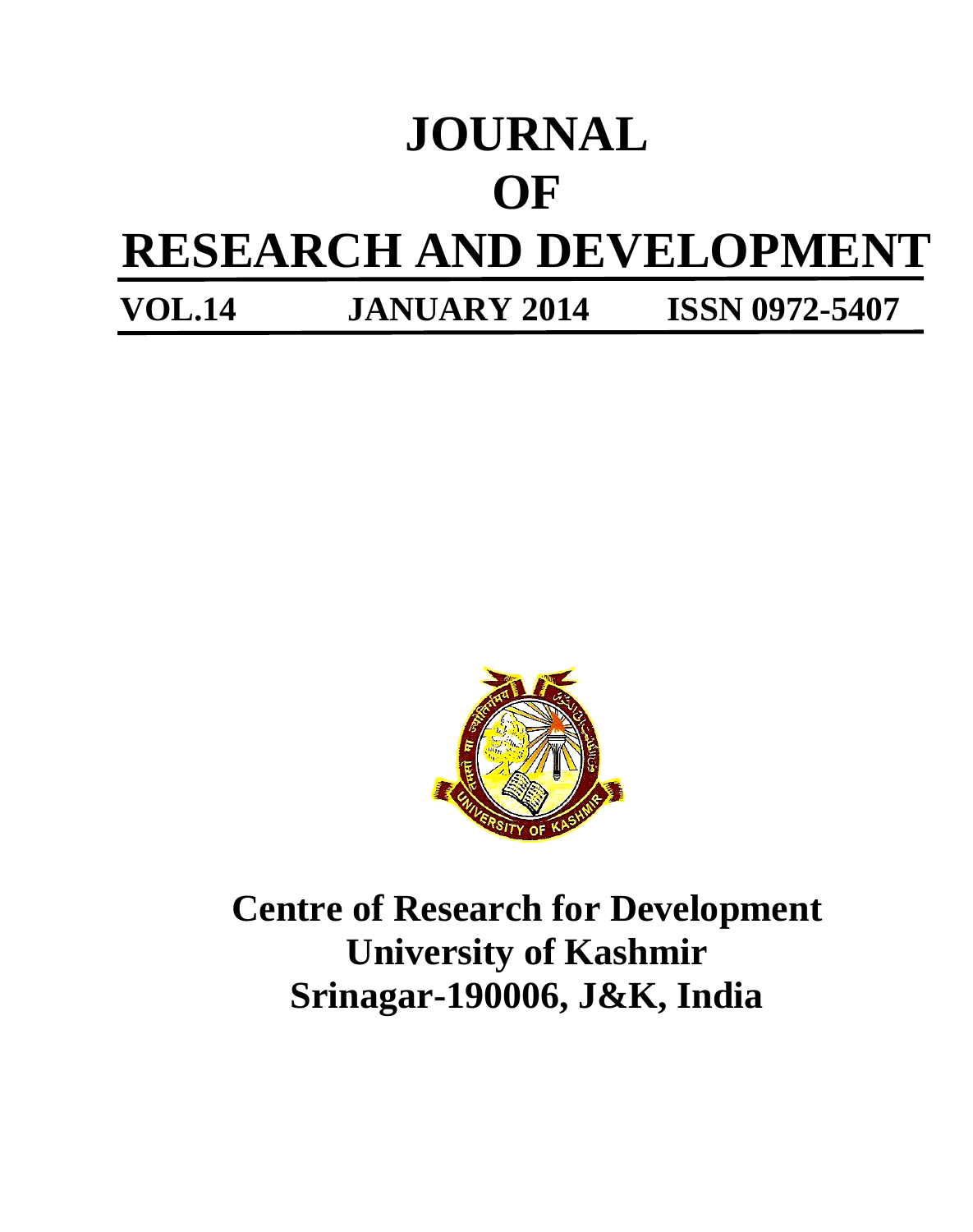## **Cite this Volume as: J. Res. Dev. 14**

Journal of Research and Development is published annually

©

#### Director

Centre of Research for Development

University of Kashmir, Srinagar-190006

J&K, India

Whilst effort is made by the publishers and editorial board to see that no inaccurate or misleading data, opinion or statement appears in this journal, they wish to make it clear that the data and opinions appearing in the articles are the sole responsibility of the contributors concerned. Accordingly, the publishers and the editorial board accept no responsibility or liability whatsoever for the consequence of any such inaccurate or misleading data, opinion orstatement.